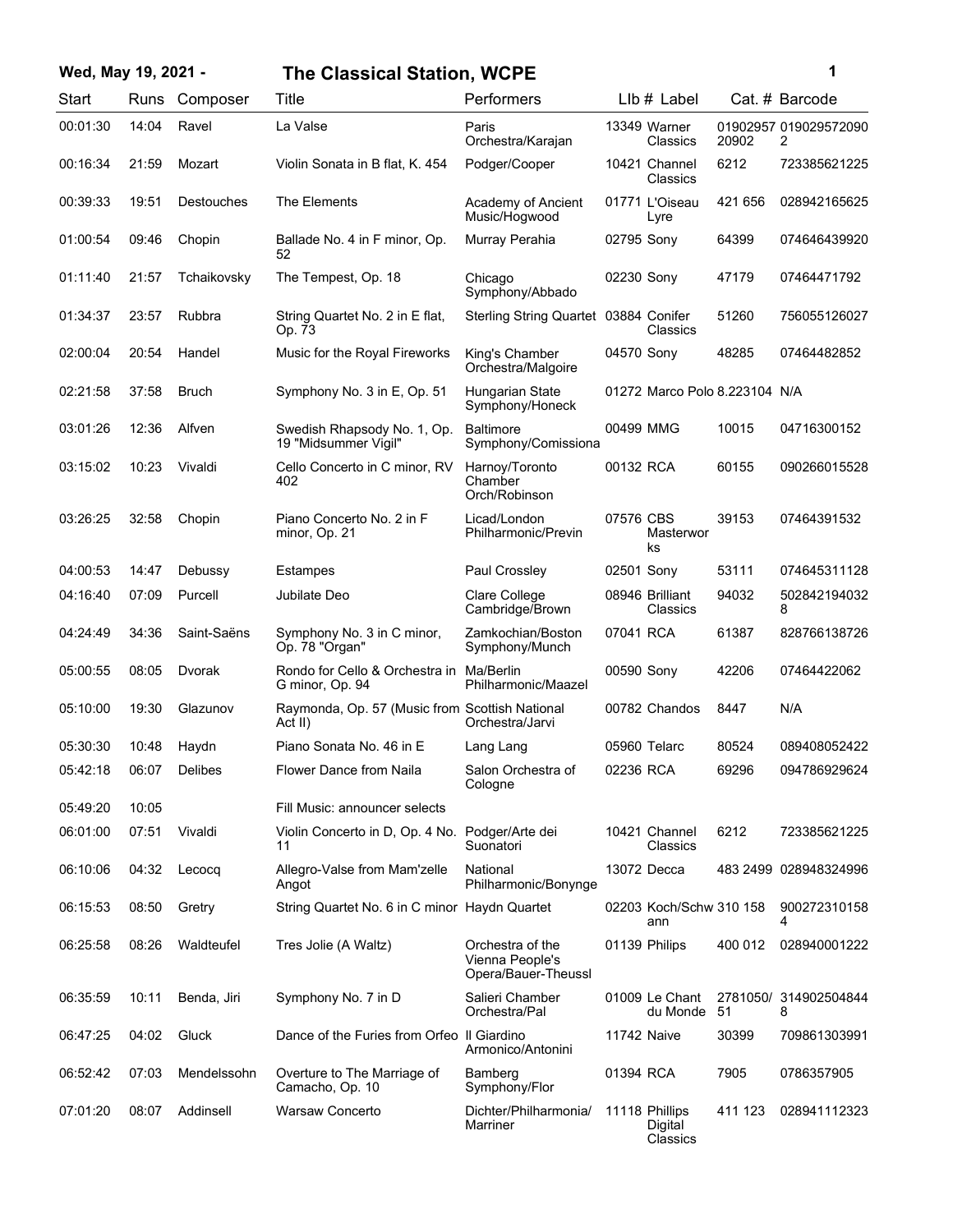# **Wed, May 19, 2021 - 2 The Classical Station, WCPE**

| Start    | Runs  | Composer            | Title                                                                           | Performers                                    | LIb # Label             |             | Cat. # Barcode        |
|----------|-------|---------------------|---------------------------------------------------------------------------------|-----------------------------------------------|-------------------------|-------------|-----------------------|
| 07:10:42 | 09:42 | Hoffmann,<br>E.T.A. | Overture to Undine                                                              | Berlin Radio<br>Symphony/Zagrosek             | 00884 Schwann           | 11627       | N/A                   |
| 07:21:39 | 01:58 | Mozart              | 3rd mvt (Presto) from<br>Divertimento in F, K. 138                              | <b>Eder Quartet</b>                           | 09530 Naxos             |             | 8.578203 747313820237 |
| 07:24:52 | 09:01 | ov                  | Rimsky-Korsak Overture to May Night                                             | Scottish National<br>Orchestra/Jarvi          | 00150 Chandos           | 8327/8/9    | N/A                   |
| 07:35:28 | 08:12 | Abel                | Trio in G for 2 Flutes and Cello, Hanoverian Ensemble 02747 MSR<br>Op. 16 No. 4 |                                               |                         | 1099        | 681585109922          |
| 07:44:55 | 06:11 | Saint-Saëns         | Finale (Presto) from Piano<br>Concerto No. 2 in G minor, Op.<br>22              | Rubinstein/Symphony<br>of the Air/Wallenstein | 01386 RCA               | 08279       | 886970827928          |
| 07:52:21 | 07:25 | Strauss, Josef      | My Life is Love and Laughter<br>(Waltz)                                         | Vienna<br>Philharmonic/Mehta                  | 02968 Sony<br>Classical | 66860       | 074646686027          |
| 08:01:21 | 08:33 | Handel              | Concerto Grosso in B flat, Op.<br>3 No. 1                                       | English<br>Concert/Pinnock                    | 00424 Archiv            | 413727      | 28941372727           |
| 08:11:09 | 11:24 | Sullivan            | Overture in C (In Memoriam)                                                     | <b>BBC</b><br>Philharmonic/Hickox             | 08953 Chandos           | 9859        | 095115985922          |
| 08:23:48 | 06:30 | Donizetti           | 1st mvt (Allegro) from String<br>Quartet No. 9 in D minor                       | Orchestra of the<br>Auvergne/Kantorow         | 02099 Denon             | 73871       | 081757387125          |
| 08:32:18 | 03:20 | Cooman              | Do you know the song?                                                           | Royal Holloway<br>Choir/Gough                 | 08066 Naxos             | 8.559361    | 636943936122          |
| 08:36:53 | 04:40 | Haydn               | Finale from Symphony No. 102 English Chamber<br>in B flat                       | Orchestra/Tate                                | 00947 EMI               | 47462       | 077774746229          |
| 08:42:48 | 06:45 | Copland             | Danzon Cubano                                                                   | NY<br>Philharmonic/Bernstein                  | 04129 Sony              | 47544       | 07464475442           |
| 08:50:48 | 08:37 |                     | Fill Music: announcer selects                                                   |                                               |                         |             |                       |
| 09:01:15 | 37:13 | Beethoven           | Symphony No. 5 in C minor,<br>Op. 67                                            | Academy of Ancient<br>Music/Hogwood           | 00964 L'Oiseau<br>Lyre  | 417 615     | 028941761521          |
| 09:39:58 | 08:50 | <b>Balakirev</b>    | Islamey, an Oriental Fantasy                                                    | Philadelphia<br>Orchestra/Ormandy             | 03983 Sony<br>Classical | 62647       | 074646264720          |
| 09:50:03 | 09:45 | <b>Buxtehude</b>    | Trio Sonata No. 3 in A minor,<br>BuxWV 254                                      | Boston Museum Trio                            | 05765 Centaur           | 2391        | 044747239125          |
| 10:01:38 | 16:59 | Franck              | <b>Symphonic Variations</b>                                                     | Bolet/Royal<br>Concertgebouw/Chailly          | 01844 London            | 421 714     | 028942171428          |
| 10:20:27 | 37:48 | Paganini            | Violin Concerto No. 1 in D, Op. Accardo/London                                  | Philharmonic/Dutoit                           | 00620 DG                | 415 378     | 028941537829          |
| 11:00:05 | 24:37 | Haydn               | Symphony No. 083 in G minor, Berlin<br>"The Hen"                                | Philharmonic/Karajan                          | 01063 DG                | 419 741     | 028941974129          |
| 11:25:57 | 18:38 | Krommer             | Octet-Partita in F, Op. 57                                                      | Chamber Orchestra of 10628 Musical<br>Europe  | Heritage<br>Society     | 512995X n/a |                       |
| 11:46:05 | 01:15 | Clarke              | The Prince of Denmark's March Kuhlman/Empire Brass 06181 Telarc                 |                                               |                         | 80614       | 089408061424          |
| 11:48:35 | 09:58 | Borodin             | Overture to Prince Igor                                                         | Philharmonia/Simon                            | 05656 CALA              | 1029        | 667549102925          |
| 12:00:23 | 05:09 | Corigliano          | Lullaby for Natalie                                                             | Meyers/London<br>Symphony/Slatkin             | 12091 e one             | 7791        | 099923                |
| 12:06:47 | 16:06 | Hummel              | Piano Trio No. 3 in G, Op. 35                                                   | Gajan Trio                                    | 02773 Opus              | 3530        | N/A                   |
| 12:24:08 | 10:38 | Liszt               | Hungarian Rhapsody No. 1 in F Budapest Festival<br>minor                        | Orchestra/Fischer                             | 05039 Philips           | 456 570     | 028945657028          |
| 12:36:16 | 09:02 |                     | Fill Music: announcer selects                                                   |                                               |                         |             |                       |
| 12:46:33 | 12:52 | Poulenc             | Trio for piano, oboe and<br>bassoon                                             | Roge/Bourgue/Wallez 01842 London              |                         | 421 581     | 028942158122          |
| 13:01:15 | 12:09 | Mendelssohn         | Overture to A Midsummer<br>Night's Dream, Op. 21                                | Philharmonia/Marriner 00452 Philips           |                         | 411 106     | 28941110626           |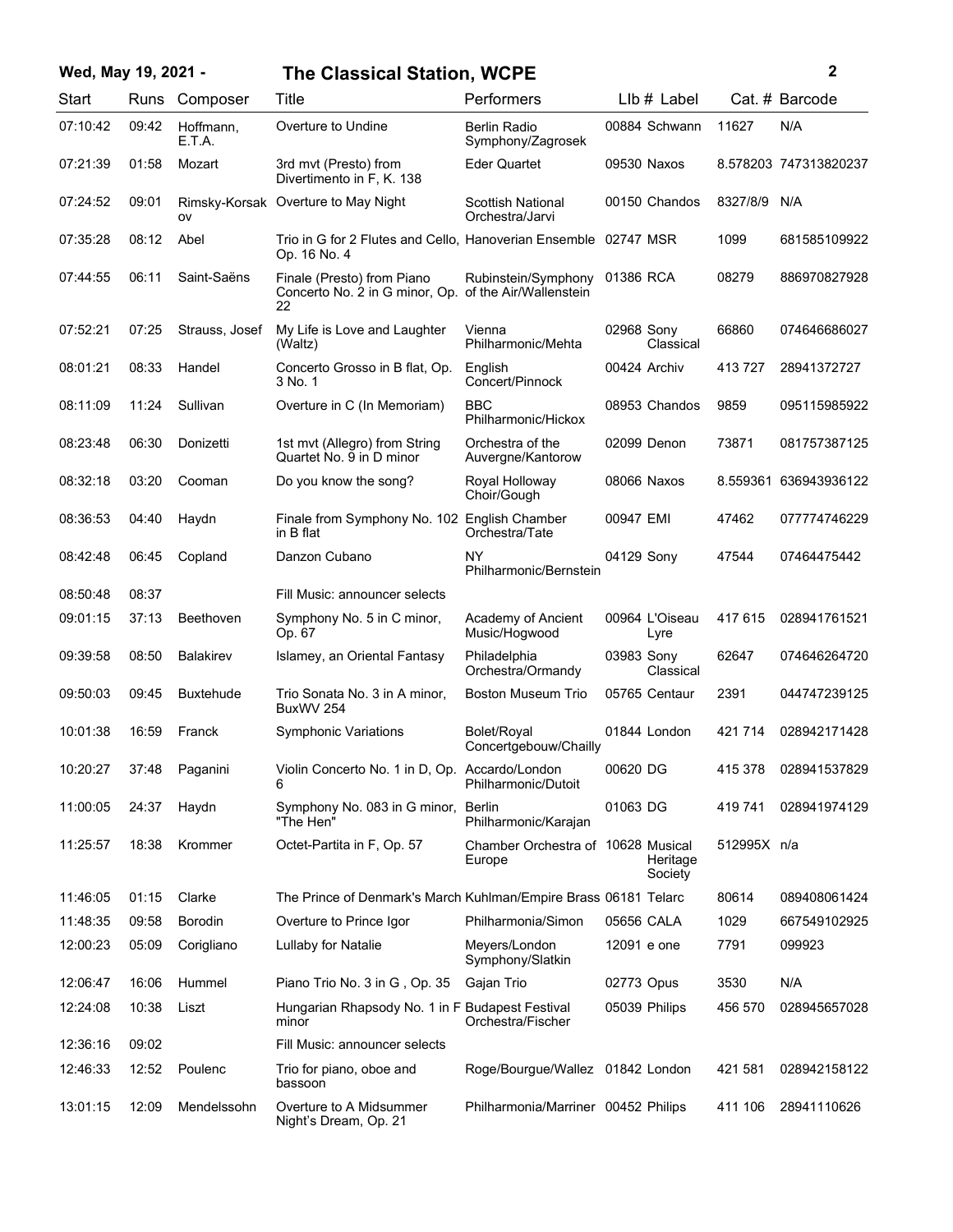### **Wed, May 19, 2021 - 3**

in E flat, Op. 20

## **The Clas**

| Wed, May 19, 2021 - |             |               | <b>The Classical Station, WCPE</b>                                                           | 3                                                                       |             |                               |             |                            |
|---------------------|-------------|---------------|----------------------------------------------------------------------------------------------|-------------------------------------------------------------------------|-------------|-------------------------------|-------------|----------------------------|
| Start               | <b>Runs</b> | Composer      | Title                                                                                        | Performers                                                              |             | $Llb#$ Label                  |             | Cat. # Barcode             |
| 13:14:54            | 11:13       | r             | Coleridge-Taylo Ballade in A minor, Op. 33                                                   | Royal Liverpool<br>Philharmonic/Llewellyn                               |             | 02552 Decca                   | 436 401     | 028943640121               |
| 13:27:37            | 31:56       | Schubert      | Piano Sonata in C minor, D.<br>958                                                           | Sviatoslav Richter                                                      | 06644 Regis |                               | 1049        | 505503131049<br>4          |
| 14:01:23            | 30:09       | Schumann      | Symphony No. 1 in B flat, Op.<br>38 "Spring"                                                 | Revolutionary &<br>Romantic<br>Orchestra/Gardiner                       |             | 05020 Archiv                  | 457 591     | 028945759128               |
| 14:33:02            | 10:20       | Avison        | Concerto Grosso No. 03 in D<br>minor                                                         | Academy of St.<br>Martin-in-the-Fields/Ma<br>rriner                     |             | 04003 Philips                 | 438 806     | 028943880626               |
| 14:44:52            | 14:40       | Respighi      | Suite No. 3 from Ancient Airs<br>and Dances                                                  | L.A. Chamber<br>Orch/Marriner                                           | 00561 EMI   |                               | 47116       | 07777471162                |
| 15:01:22            | 16:11       | Telemann      | Concerto in E flat for 2 Horns<br>from Tafelmusik                                            | Baumann/Brown/Acad. 00245 Philips<br>SMF/Brown                          |             |                               | 412 226     | 028941222626               |
| 15:19:03            | 27:01       | <b>Brahms</b> | Violin Sonata No. 1 in G, Op.<br>78                                                          | Perlman/Ashkenazy                                                       | 00737 EMI   |                               | 47403       | 077774740326               |
| 15:47:34            | 11:56       | Copland       | El Salon Mexico                                                                              | BBC Symphony/Slatkin 05743 BBC                                          |             |                               | <b>MM98</b> | n/a                        |
| 16:00:45            | 03:52       | Holst         | Mercury, the Winged<br>Messenger from The Planets,<br>Op. 32                                 | Kansas City<br>Symphony/Stern                                           |             | 13618 Reference<br>Recordings | 146         | 030911214623               |
| 16:05:32            | 10:10       | Handel        | Passacaille & Sarabande                                                                      | Yolanda Kondonassis 02807 Telarc                                        |             |                               | 80403       | 089408040320               |
| 16:16:37            | 06:58       | Saint-Saëns   | Romance, Op. 67                                                                              | Isserlis/North German 04008 RCA Red<br>Radio<br>Symphony/Eschenbac<br>h |             | Seal                          | 63518       | 090266351824               |
| 16:24:30            | 09:53       | Vivaldi       | Trio Sonata in B flat, RV 76                                                                 | Maute/Rebel/Schwarz 10804 Bridge                                        |             |                               | 9173        | 090404917325               |
| 16:35:38            | 08:48       | Donizetti     | Ballet music from The Siege of Philharmonia/de<br>Calais                                     | Almeida                                                                 |             | 01826 Philips                 | 422 844     | 028942284425               |
| 16:45:21            | 07:36       | Weber         | 1st mvt (Allegro) from Clarinet<br>Concerto No. 1 in F minor, Op. Philharmonic/Jansons<br>73 | Ottensamer/Berlin                                                       | 13553 DG    |                               | 0697        | 02894836 029894836069<br>7 |
| 16:53:52            | 06:22       | Albéniz       | Asturias (Leyenda) from Suite<br>española, Op. 47                                            | Andres Segovia                                                          |             | 02820 MCA/Decc 11124<br>a     |             | 008811112424               |

|          |       |                     | Calais                                                                                       | Almeida                                    |            |                                      |             |                            |
|----------|-------|---------------------|----------------------------------------------------------------------------------------------|--------------------------------------------|------------|--------------------------------------|-------------|----------------------------|
| 16:45:21 | 07:36 | Weber               | 1st myt (Allegro) from Clarinet<br>Concerto No. 1 in F minor, Op. Philharmonic/Jansons<br>73 | Ottensamer/Berlin                          | 13553 DG   |                                      | 0697        | 02894836 029894836069<br>7 |
| 16:53:52 | 06:22 | Albéniz             | Asturias (Leyenda) from Suite<br>española, Op. 47                                            | Andres Segovia                             |            | 02820 MCA/Decc 11124<br>а            |             | 008811112424               |
| 17:01:29 | 10:09 | Verdi               | Suite from Rigoletto                                                                         | Solid Brass                                |            | 04881 Dorian                         | 90108       | 053479010827               |
| 17:12:33 | 07:04 | Beethoven           | 2nd myt (Andante cantabile)<br>from Piano Trio in C minor, Op.<br>1 No. 3                    | Trio Elegiaque                             |            | 11039 Brilliant<br>Classics          | 94327       | 502842194327<br>5          |
| 17:20:32 | 08:18 | Glazunov            | Triumphal March, Op. 40                                                                      | Hong Kong<br>Philharmonic/Scherme<br>rhorn |            | 00515 Records<br>Internation<br>al   | 7001        | N/A                        |
| 17:30:05 | 08:17 | Lanner              | Paradise Evening Waltz                                                                       | Ensemble Vienna                            | 02827 Sony |                                      | 57974       | 07464579742                |
| 17:39:17 | 08:03 | Rossini             | Overture to The Italian Girl in<br>Algiers                                                   | Philharmonia/Karajan                       | 03019 EMI  |                                      | 63113       | 077776311326               |
| 17:48:15 | 03:59 | Bach                | Gavotte I & II from English<br>Suite No. 6 in D minor, BWV<br>811                            | Andras Schiff                              |            | 02530 London                         | 421 640     | 08942164024                |
| 17:53:09 | 05:17 | Dvorak              | Polonaise in E flat                                                                          | Detroit<br>Symphony/Dorati                 |            | 00673 London                         | 414 370     | 028941437020               |
| 17:59:41 | 08:24 | Vaughan<br>Williams | Overture to The Wasps                                                                        | <b>Bournemouth</b><br>Symphony/Silvestri   | 01374 EMI  |                                      | 62529       | 077776252926               |
| 18:09:00 | 08:31 | Bach, J.C.F.        | Sinfonia in E                                                                                | Orchestra of St.<br>Luke's/Davies          |            | 02503 Musical<br>Heritage<br>Society | 512734K n/a |                            |
| 18:18:26 | 07:40 | Mendelssohn         | 2nd mvt (Andante) from Octet                                                                 | <b>Saint Paul Chamber</b>                  |            | 00433 Philips                        | 412 212     | 028941221223               |

Orchestra/Zukerman